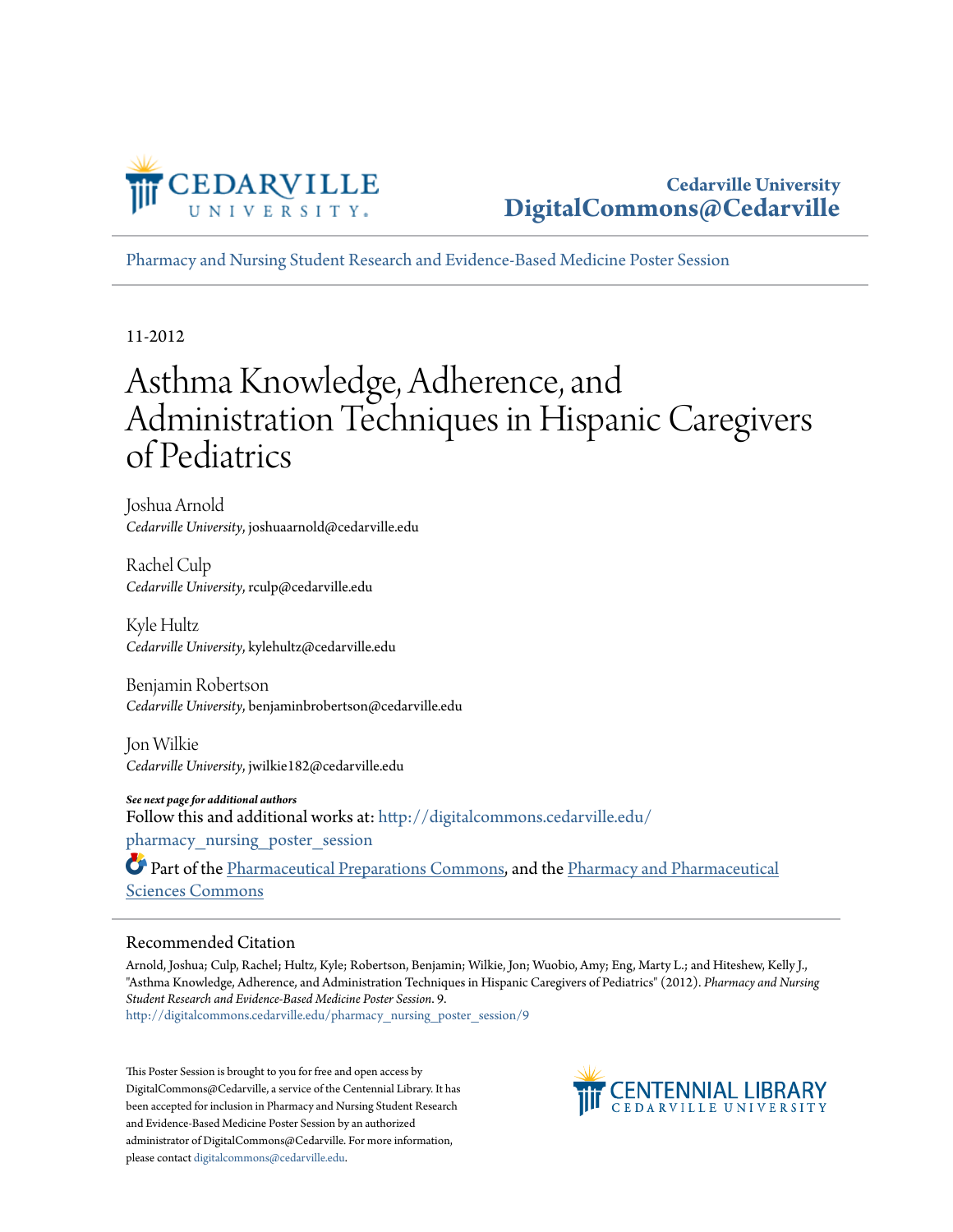#### **Authors**

Joshua Arnold, Rachel Culp, Kyle Hultz, Benjamin Robertson, Jon Wilkie, Amy Wuobio, Marty L. Eng, and Kelly J. Hiteshew